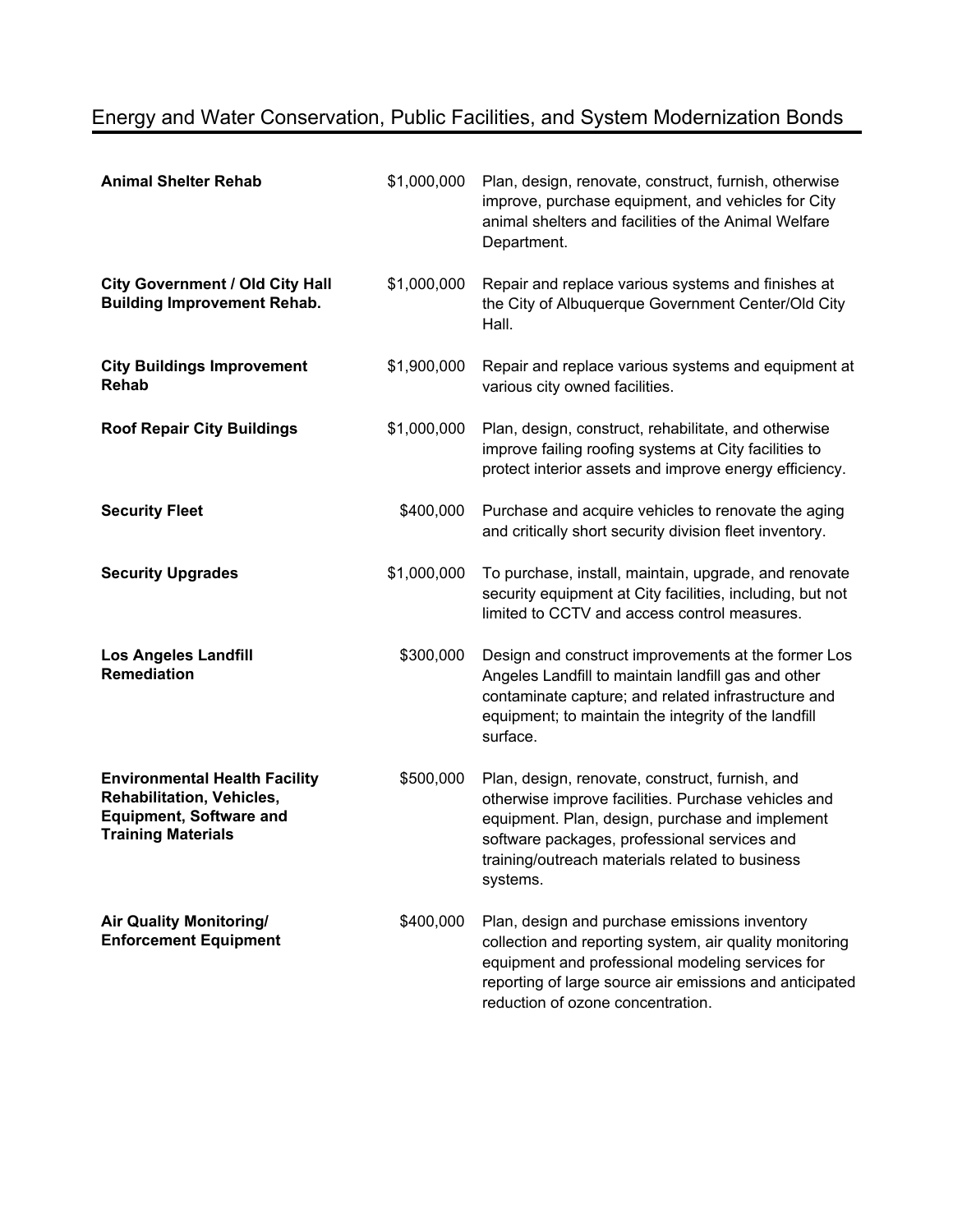| <b>Electronic Plan Review (ePlan)</b>                             | \$300,000 | Design, plan, purchase, construct, deploy and<br>otherwise improve Electronic Plan Review (ePlan)<br>equipment, software, and peripherals and provide for<br>associated facilities, improvements, and data for the<br>electronic acceptance and review of development,<br>building and construction plans. Further expand<br>electronic plan review capabilities to improve existing<br>and implement into new business areas in the<br>Planning Department and other City plan review<br>functions.                                                                                           |
|-------------------------------------------------------------------|-----------|------------------------------------------------------------------------------------------------------------------------------------------------------------------------------------------------------------------------------------------------------------------------------------------------------------------------------------------------------------------------------------------------------------------------------------------------------------------------------------------------------------------------------------------------------------------------------------------------|
| <b>Planning Hardware &amp; Software</b><br><b>Upgrades</b>        | \$305,000 | Plan, design, purchase and otherwise improve<br>Planning Department electronic equipment, hardware,<br>software, data, training and functional capabilities to<br>support and further improve Planning Department<br>business lines and to further improve efficiencies for<br>the department and more importantly the<br>department's customers. Further expand the Planning<br>Departments online offerings to allow more business<br>lines to be conducted remotely with emphasis on<br>electronic service offerings but still allowing for person<br>to person interaction when necessary. |
| <b>Albuquerque Geographic</b><br><b>Information System (AGIS)</b> | \$335,000 | Plan, design, purchases, upgrade, expand, and<br>otherwise improve computerized maps and<br>associated geographic information to support<br>essential Planning Department functions, including<br>department functions that require providing digital<br>geographic information to the public. This scope may<br>include large format plotters, servers, and associated<br>server hardware, software, data, aerial photography,<br>training, and technical assistance.                                                                                                                         |
| <b>Business Application</b><br><b>Technology</b>                  | \$750,000 | Plan, design, develop, test, obtain, and implement<br>software, hardware, and professional services. To<br>replace, upgrade, and/or expand functionality of<br>business-aligned systems to improve business<br>processes and operations.                                                                                                                                                                                                                                                                                                                                                       |
| <b>Cyber Security</b>                                             | \$500,000 | Plan, improve, and implement the City wide Cyber<br>Security Program and Applications; to include<br>penetration testing and port scanning.                                                                                                                                                                                                                                                                                                                                                                                                                                                    |
| <b>IT Infrastructure Upgrade</b>                                  | \$800,000 | Plan, design, purchase, renovate, upgrade, replace,<br>and otherwise improve City IT hardware, software,<br>and computer rooms. Within scope is Disaster<br>Recovery, Virtual Desktop, and other infrastructure<br>components to include software applications.                                                                                                                                                                                                                                                                                                                                |

## Energy and Water Conservation, Public Facilities, and System Modernization Bonds